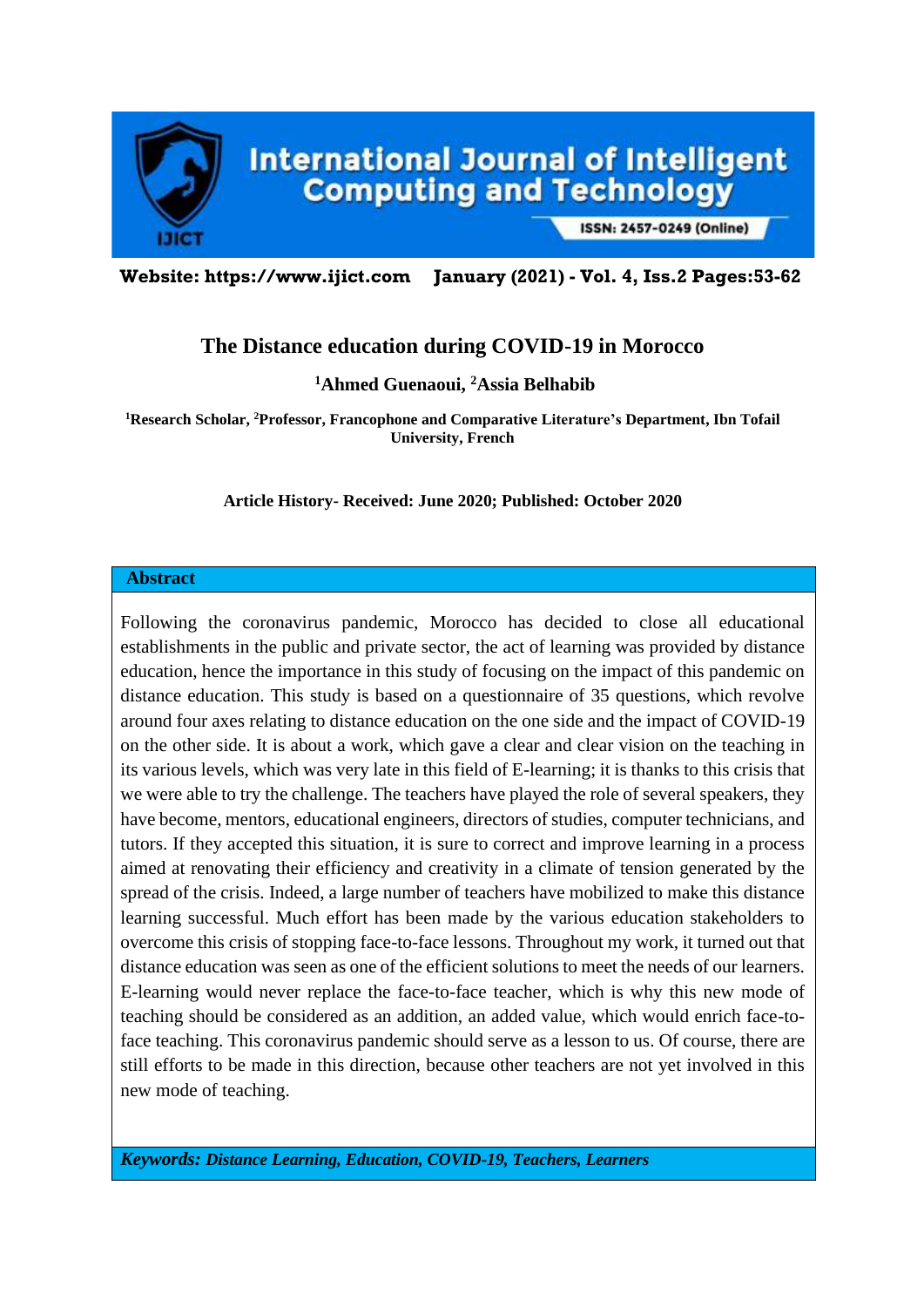#### **1. INTRODUCTION**

Because of the spread of the coronavirus pandemic, and after the state of health emergency declared by the Kingdom. The Ministry of National Education, Vocational Training, Higher Education and Scientific Research announced, in a press announcement released on Friday, March 13. The suspension of classes from Monday, March 16 until further notice in all educational and vocational training establishments and universities in the public and private sectors". The learning process was affected [7]. The objective was to deal with the spread of "the COVID-19 pandemic" [10]. And at the same time to ensure pedagogical continuity; this use of online education could never have seen the light of day in this way outside of this crisis. Such an observation justifies this act of transition: face-to-face lessons have been replaced by distance learning, something that was done unexpectedly and in a hurry without any previously established preparation. All of these elements were a catalyst factor in arousing my desire to embark on this study aimed at unveiling the impact of the coronavirus on distance education.

#### **2. OBJECTIVE**

This modest work aims to measure the impact of COVID-19 on distance education. And to do this, I decided to collect the experiences and opinions of some fellow professors from different disciplines in a questionnaire that was carried out online with about fifty colleagues from different regions of Morocco after two months of distance learning. And more precisely on May 16th, 2020. My objective was to study and assess the impact of COVID-19 on distance education while emphasizing the availability of the equipment used, the tools offered, the time work and the participation of learners and their autonomy, the commitment of teachers and their students to succeed in this challenge and consequently to identify the impact of COVID-19 on the development of distance education in Morocco.

#### **3. METHODS AND MATERIALS**

Given the complexity of the situation and the facts analyzed, we opted for a questionnaire of 35 questions which revolve around four axes:

- 1-Distance education experiences before COVID-19
- 2-The means and methods used to succeed in the act of distance education
- 3-The impact of COVID-19 on distance education.
- 4-Notes and recommendations relating to distance education.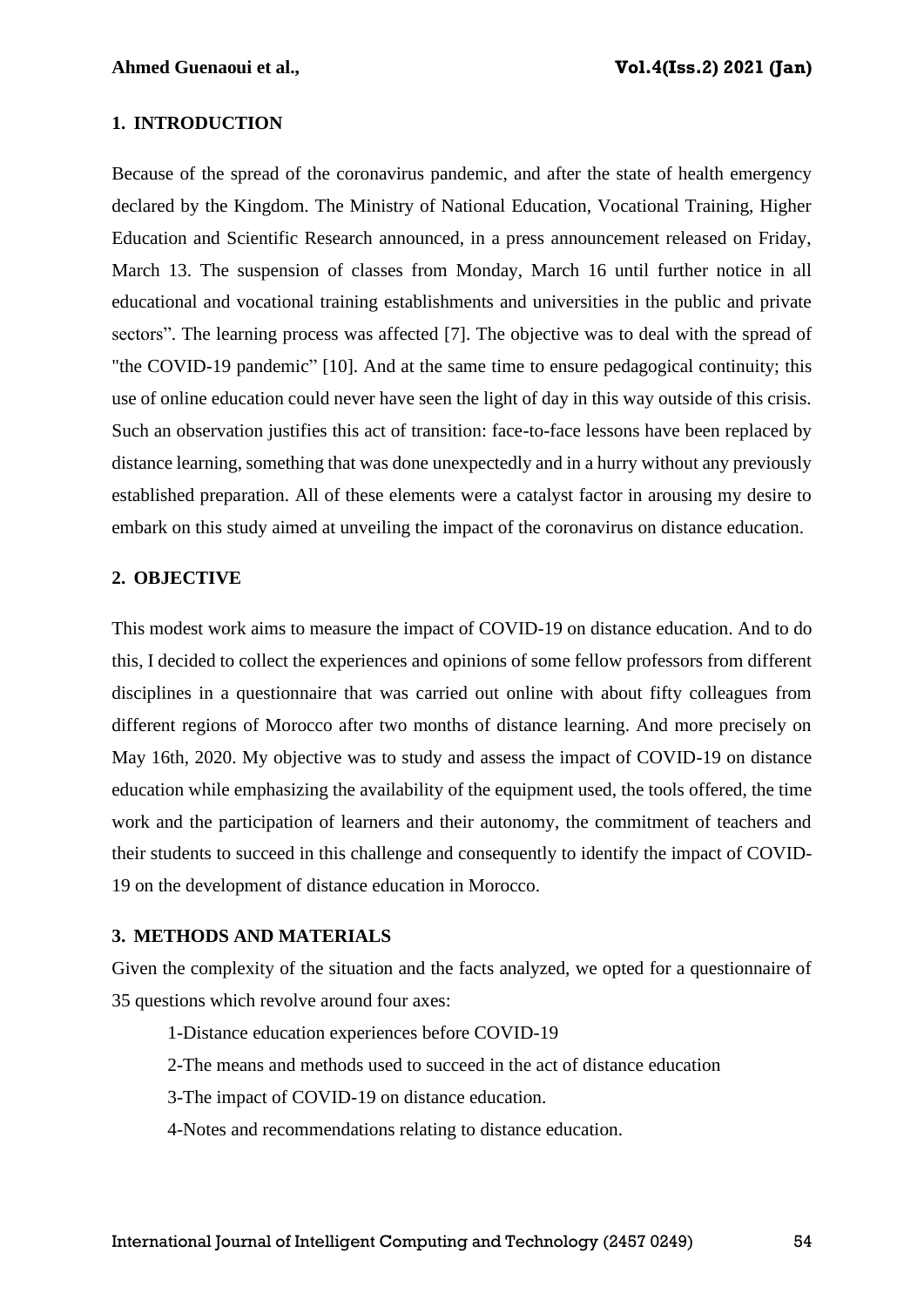In order to make good use of these results, I engaged in a plural approach dealing with the realities analyzed from three complementary points of view: a deductive perspective implementing the achievements of research in educational technologies [1]. This theoretical choice gives an important place to qualitative approaches.

My work is a study with two stakes, that is to say, it is both qualitative and quantitative because the results collected will allow me to identify the concerns shared by a significant part of the teaching staff.

## **4. RESULTS**

## **4.1.1 Data Analysis: A little insight into higher education before COVID 19**

Higher education in Morocco, despite the many reforms implemented, has not yet been able to play the expected role, and to improve the quality of higher education [2]. An emergency program putting the learner at the center of educational activities, and integrating ICT in education and training within the framework of the national strategy "Maroc Numeric 2013" was adopted. "Tilmidtice" is a portal that has existed for a long time, since the start of the GENIE program (that means generalization of information and communication technologies in education in Morocco). The research project on the use of distance education platforms falls within this framework, the challenge was to modernize Moroccan higher education by integrating ICT into teaching practices at the university [3]. And yet the results achieved were not up to the desired expectations [4]. Consequently, all establishments are limited to face-toface teaching.

## **4.1.2 Data Analysis: During the spread of COVID 19**

Indeed, since the closure of all educational institutions on March 16, due to the COVID-19 pandemic, they have all mobilized to digitize their content. A few days were enough for all the establishments to be able to carry out a colossal work in e-learning. No one had ever imagined that such a scenario could come true so quickly under these conditions.

The pandemic has allowed the country to dispel its reluctance and take a giant step towards Elearning. This truth finds its magnitude in the words of Yahia Boughaleb, president of the University of El Jadida: "The face-to-face session seemed essential to us. It's a new culture that takes hold ".

The advent of the pandemic has led to a change in behavior and mentalities. In fact, everyone was really surprised to see teachers mobilized to record video clips, to prepare digital lessons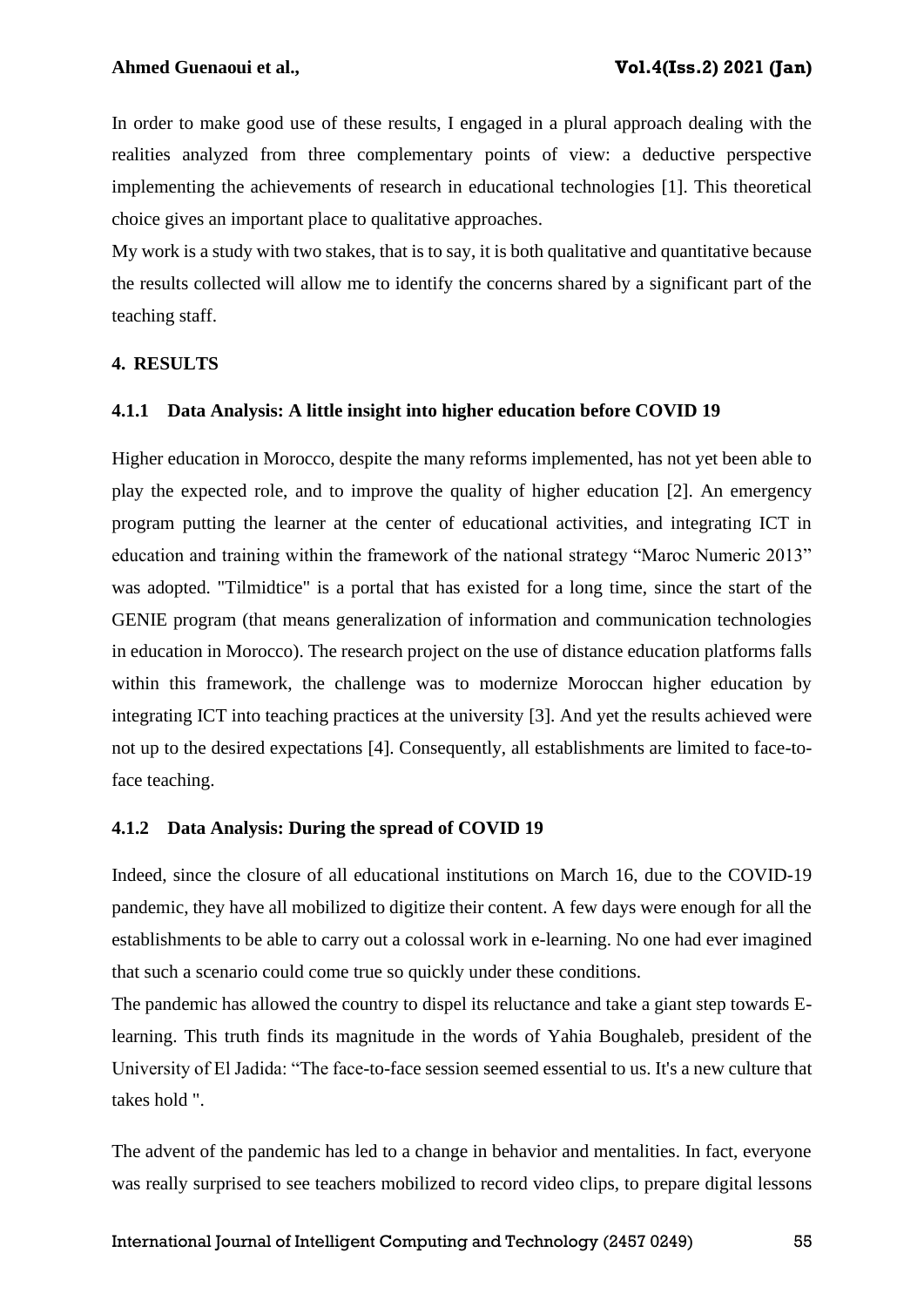when they categorically refused the idea of distance education before. This crisis has allowed us to finally enter a new era, that of digital education. All the establishments were trying, using all the means at their disposal, to take advantage of this situation of health crisis and inaugurate the establishment of a new digital identity in their educational kits or packs.

## **5. DISCUSSION**

My study allowed me to conclude that, in order to face this crisis and to find an urgent solution, several measures were taken: as an example, and I quote:

## **5.1 Distance education experiences before COVID-19**

| <b>Activities</b>                                                 | <b>Have</b><br>experienced | Have never experienced |
|-------------------------------------------------------------------|----------------------------|------------------------|
| Synchronic Learning in Digital<br>courses                         | 10%                        | 90%                    |
| <b>Asynchronic Learning in Digital</b><br>courses (on plate forms | 10%                        | 90%                    |
| <b>Making videos</b>                                              | 20%                        | 80%                    |
| Numeric's documents (Pdf, Word,<br>Ppt)                           | 72%                        | 28%                    |
| Email (courses, explications )                                    | 55%                        | 45%                    |

**Table 1: professors' experiences in Distance teaching before COVID-19**

• 90% have never had a distance learning experience before this pandemic.

- 10% of teachers are used to giving lessons online and synchronously [10].
- 10% of teachers are used to giving lessons online asynchronously by using some platforms of teachings and 90% had never experienced that type of activity.
- 20% of teachers had already made videos to explain the courses to their learners.
- 72% have already prepared digital courses in format (PDF, PPT, Word)
- 28% had never done any digital resources for their learners and 45% have never sent them any email.
- 100% of the professor explained that they were not ready to teach at a distance.

## **5.2 Means, tools and methods used to succeed in the act of distance teaching**

100% of the teaching staff has not been prepared to face this crisis. 100 % of the teachers questioned declared that they used the on-board resources at their disposal and that it was thanks to social networks that they were able to stay in touch with their learners while using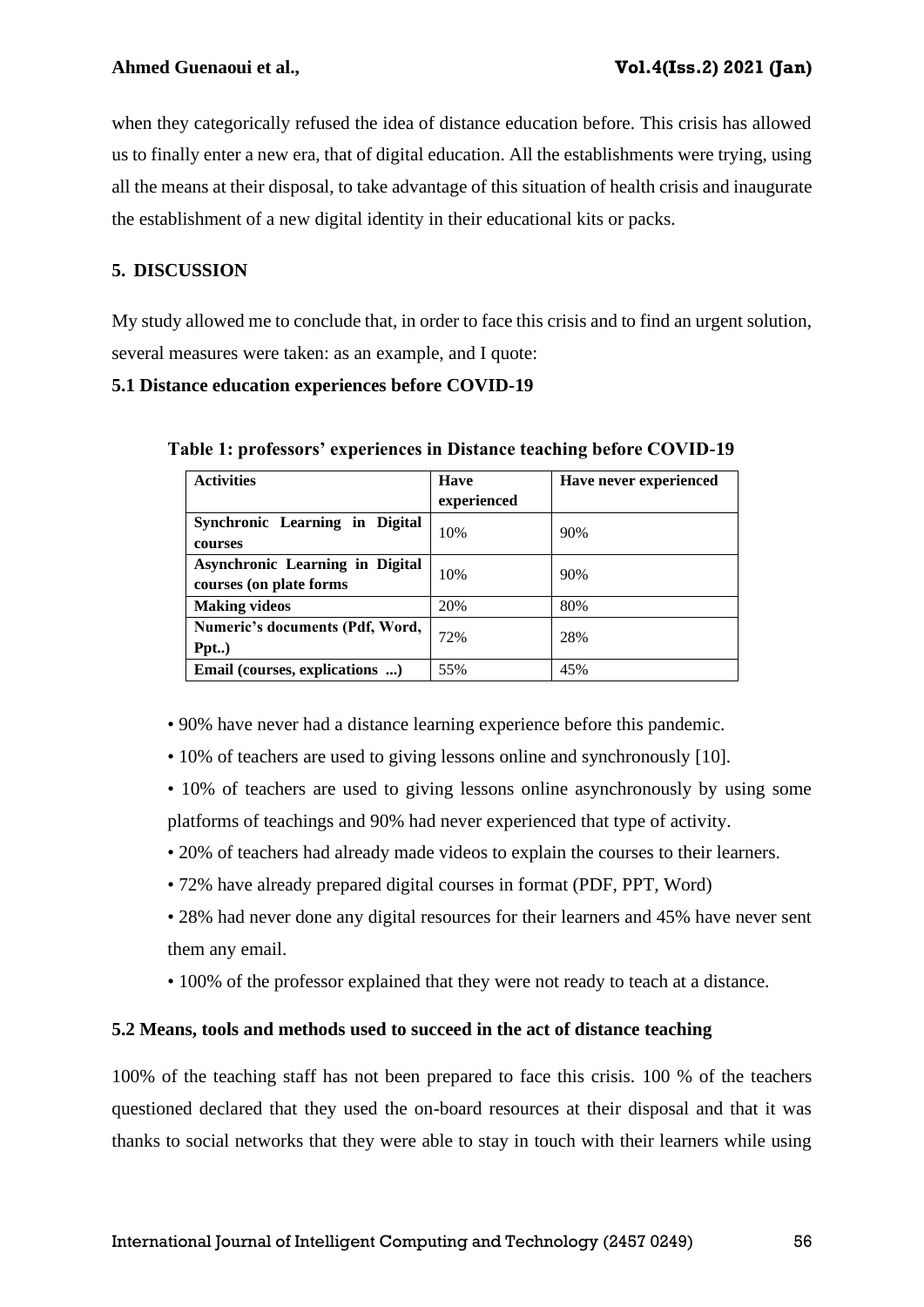Facebook or more particularly WhatsApp, as channels communication skills to be able to share documents with their learners.

| <b>Tools employed</b>                | yes  | N <sub>0</sub> |
|--------------------------------------|------|----------------|
| PC                                   | 90%  | 10%            |
| Laptop, Tablet, Smartphone           | 95%  | 05%            |
| <b>Email</b> (courses explications)  | 98%  | 02%            |
| Social network, WhatsApp, Facebook)  | 100% | $0\%$          |
| <b>Making videos</b>                 | 92%  | 08%            |
| Numeric's documents (Pdf, Word, Ppt) | 100% | $0\%$          |
| Platforms (Zoom, Google meet, Teams) | 90%  | 10%            |
| <b>Integration of TIC</b>            | 6%   | 94%            |

**Table 2: Tools, methods and means used in distance teaching**

Teachers can choose more than tool to make courses

- 90% of teachers use their PC to make courses.
- 95% of teachers use their Laptop, Smartphone and tabled
- 98%of professors have sent courses to their learners
- 100% means; all teachers have used the social network to get contact with the learners.
- 92% of teachers create video clips to help students who are supposed to take certification exams at the end of the school year.
- 100% of the teaching staff limit has sent files of different formats (PDF, Word, etc.) to their learners.
- 90% of them have experienced some platform to exchange with learners in the synchronic situation to ensure educational continuity.
- 6% of the teachers surveyed do not integrate information and communication technologies into their teaching practices.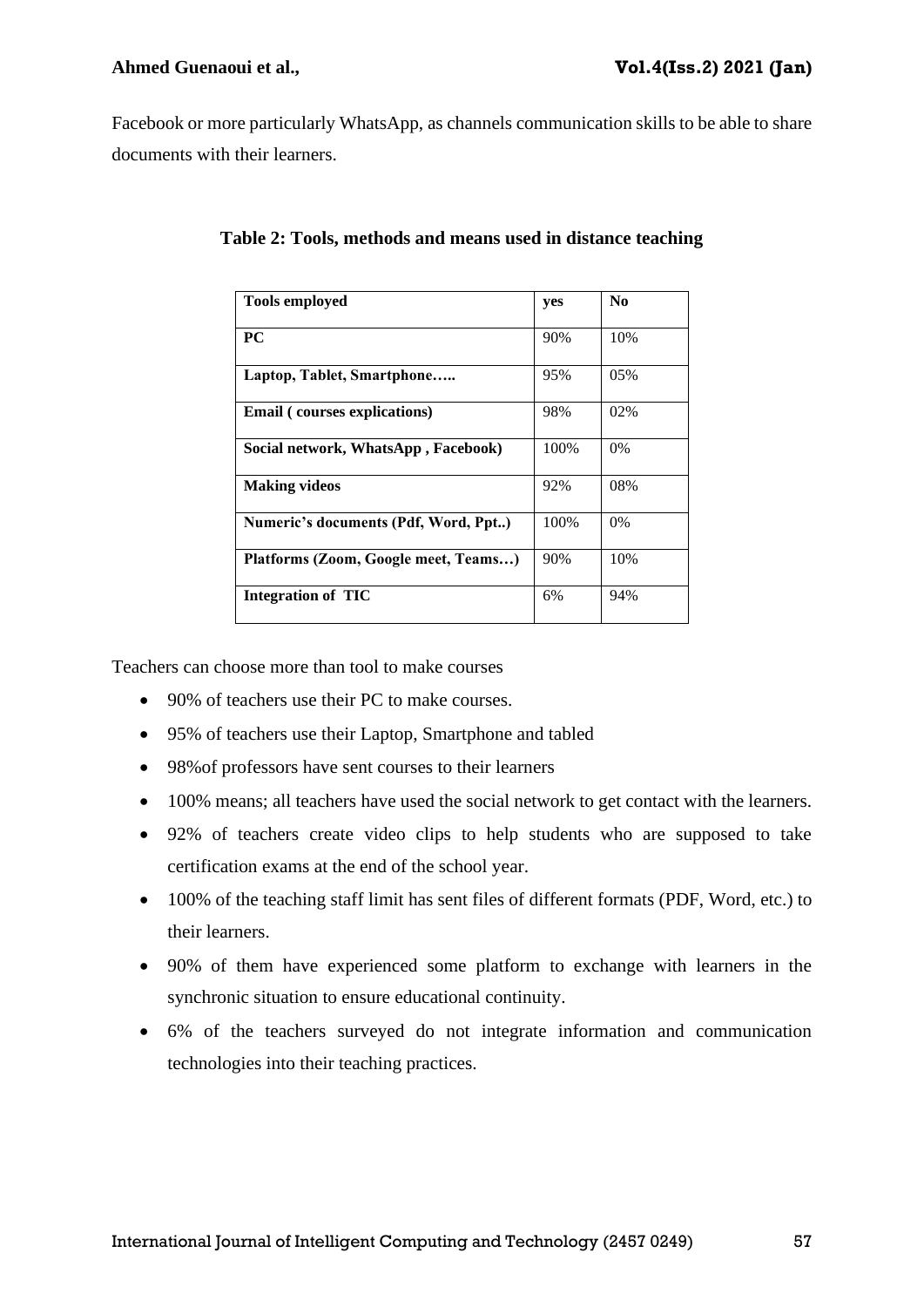## **5.3 The impact of COVID-19 on distance education**

In some universities, 90% of the courses are already online and soon 100%. All teachers now have their institutional addresses, the same for students, which allows them to access platforms, to exchange information, and share documents.Students are now used to this kind of educational platforms such as Moodle, Google meet, Classroom, Teams, Taalim.ma, etc. the latter allowed teachers to create virtual classes to ensure pedagogical continuity for the students.

In Moroccan higher education, each university has a recording studio and a distance learning pedagogical platform which has helped it in its mission. But the exploitation of specialized and professional studios set up within universities where teachers take turns recording their lessons: either in the form of MOOCs (Massive open online courses), or CLOMs (Massive and open online courses), or videos to be transmitted to all students in the form of a lecture, where students will be called upon to give feedback.

Recording lessons in the form of videos was not the only option that existed; several teachers have chosen to put courses online in format (PDF, PPT, Word, etc.

National channels, the example of (Attaqafia, Laâyoune, Arrabiaa, Arryadia, Al Amazighia, etc.) Have stopped their programs to broadcast the contents of the various cycles of education in the country.In order to cover the entire target population, the ministry used radio to broadcast courses serving all regions of the kingdom in particular, those most isolated to reduce the disparities between regions in access to information.

100% of teachers observed initiatives on the part of their colleagues - even those who do not master the computer tool to help students to benefit from distance learning via the recording of videos; audio, definitions or explanations in the form of SMS or texts transmitted by e-mail.

#### **5.4 Notes and recommendations relating to distance education**

| <b>Observations</b>                                                         | Yes  | $\bf No$ |
|-----------------------------------------------------------------------------|------|----------|
| Difficulties to teach online                                                | 85%  | 15%      |
| Teaching online is more exhausting than face to<br>face one                 | 90%  | 10%      |
| in<br>educational<br><b>Establishment</b><br>оf<br>tutors<br>establishments | 100% | 0%       |
| Help teachers to get tools and digital material                             | 100% | 0%       |

#### **Table 3: Teachers' observations**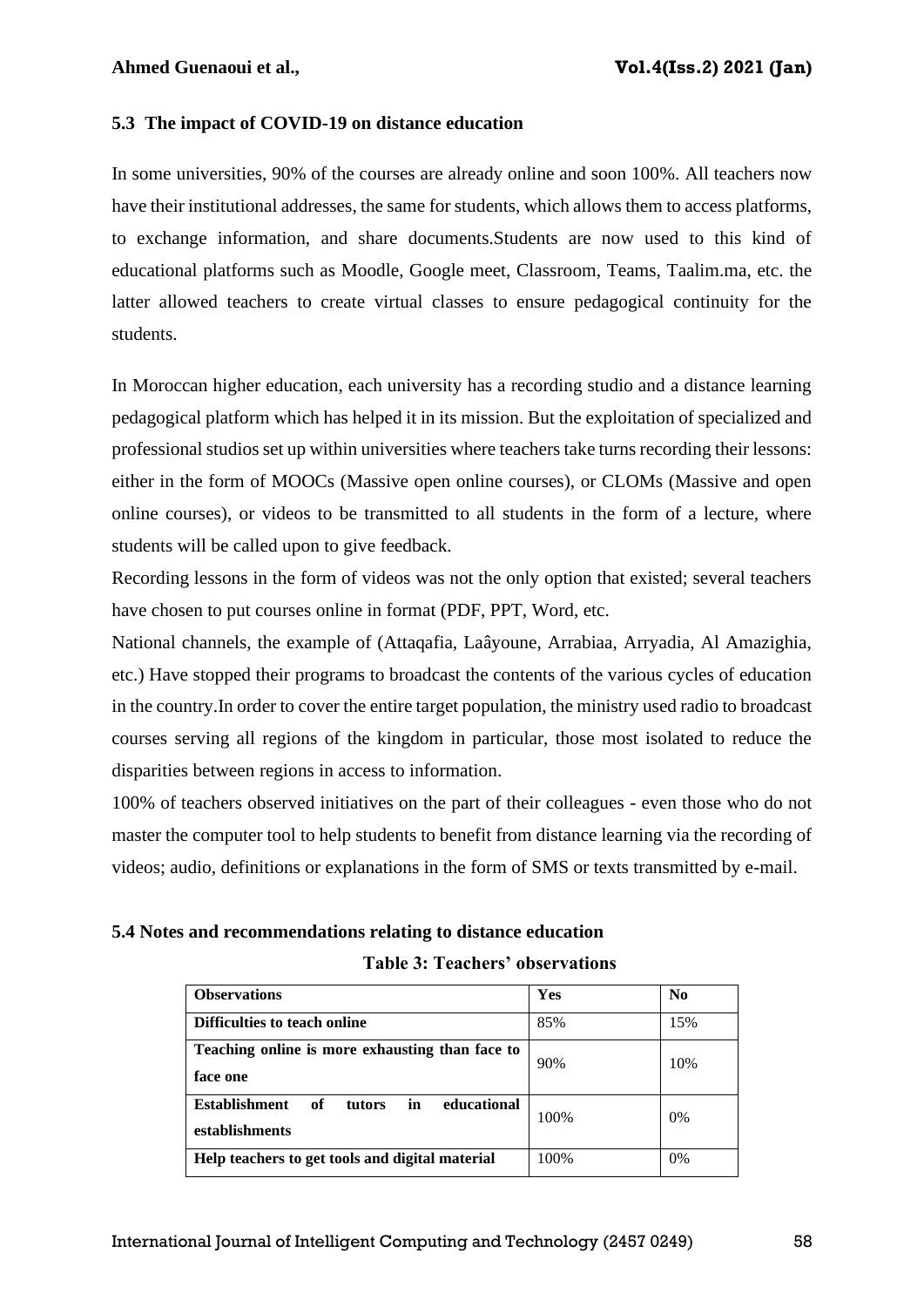| <b>Expressing difficulties to motivate learners</b>               | 95%  | 05% |
|-------------------------------------------------------------------|------|-----|
| Find difficulties to evaluate learners                            | 95%  | 05% |
| learn cans substitute face to face<br><b>Distance</b><br>teaching | 97%  | 03% |
| The Moroccan's system of teaching must be<br>reviewed             | 100% | 0%  |
| There a hole gaps in access to e-learning                         | 100% | 0%  |

- **-** 85% of teachers admitted to finding it difficult to give distance lessons.
- **-** 90% of teachers admitted that doing distance lessons is very tiring than face-to-face.
- **-** 80% claimed to have done several jobs at the same time to be successful in the educational activity.
- **-** 85 testified that there is a glaring lack in the means necessary to succeed in the act of teaching.
- **-** 100% Asked to provide teachers with the necessary tools to be able to conduct distancelearning courses while granting them payment facilities.
- **-** 100% agreed to the establishment of tutors in educational establishments to support teachers who encounter difficulties in integrating digital tools or resources into their teaching activities.
- **-** 95% found it difficult to motivate learners.
- **-** 90% claimed to have had difficulties regarding how to assess the act of learning.
- **-** 97% explained that distance education will never be an alternative to face-to-face education.
- **-** 100% asked to review the philosophy of Moroccan teaching of all its different levels.
- **-** 100% mentioned that there are large gaps in access to distance education, whether for teachers or learners.

## **6. Acknowledgement**

This pandemic has been a real opportunity for everyone, including those who do not believe in digital, to use technologies and integrate it into their educational activities. Not all teachers had the choice, their only way was not only to keep in contact with the learners and by but also to ensure them a pedagogical continuity. To this end, it seems to be wise to mention here that distance education can never replace face-to-face education, but rather it would be a great lever to promote education in the country and at the same time participate in solving certain related problems of the massification of learners who weigh heavily on face-to-face teaching.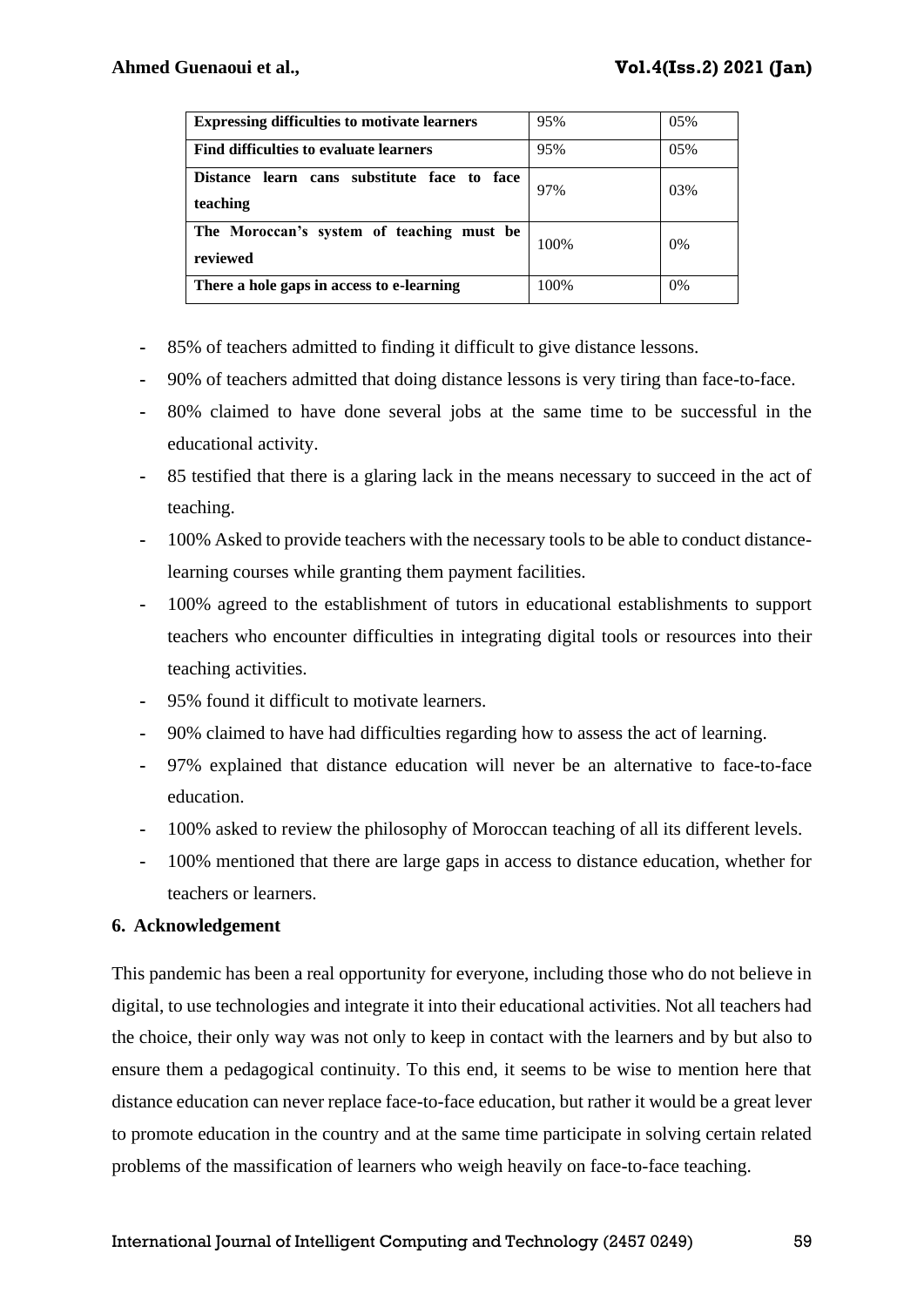Also, this crisis has, sincerely, been able to show the true sense of responsibility of the teachers which they showed, they did not lack voluntarism, resilience, patience, and dedication since they, almost all, accepted to work in the emergency and with the means of fortunes available in their hands to make this transition phase linked to the health emergency a success.

This crisis has highlighted the issue of education in Morocco, it has given food for thought on the state of play of education in general and has provided an opportunity to debate the perspectives, the challenges and the future of traditional face-to-face education when we are currently in an almost digitized world. Indeed my work showed me that there was a glaring lack in the employability of digital technology, not only in the acquisition of digital means and tools, (such as having a smartphone, a tablet, a computer or even access an Internet connection) but also, some teachers who, unfortunately, do not regularly integrate information and communication technologies into their teaching practices.

Other difficulties noted during this new experience of using technologies are that teachers are not accustomed to using this new method of distance learning formally. They find themselves perplexed by the immense amount of information to be processed and transmitted in a digital world which opens up to all the resources of the universe, hence the importance of reflecting on the current philosophy of our teaching.

## **CONCLUSION**

No one can deny that before the era of COVID-19, teaching at its various levels was very late in this area of E-learning, it took a crisis like this to give it a blow. Pushes so that we can meet the challenge. Teachers, for their part, would have to perform many functions at once to be successful in the act of distance education [6]. This point represents one of its constraints: teachers see themselves playing the role of several educators; they have become coaches, coaches, mentors, educational engineers, study directors, computer technicians, and tutors. If they accepted this situation and this condition, it is sure to correct and improve learning in a process aimed at renovating their efficiency and creativity in a climate of tension generated by the spread of the crisis. I would like to take this opportunity to highlight everything that has been done in this small period, which is why, I must point out that among the advantages of this epidemic, it is because a large number of teachers have mobilized to make this distance learning successful. Much effort, to be welcomed, has been made by the various players in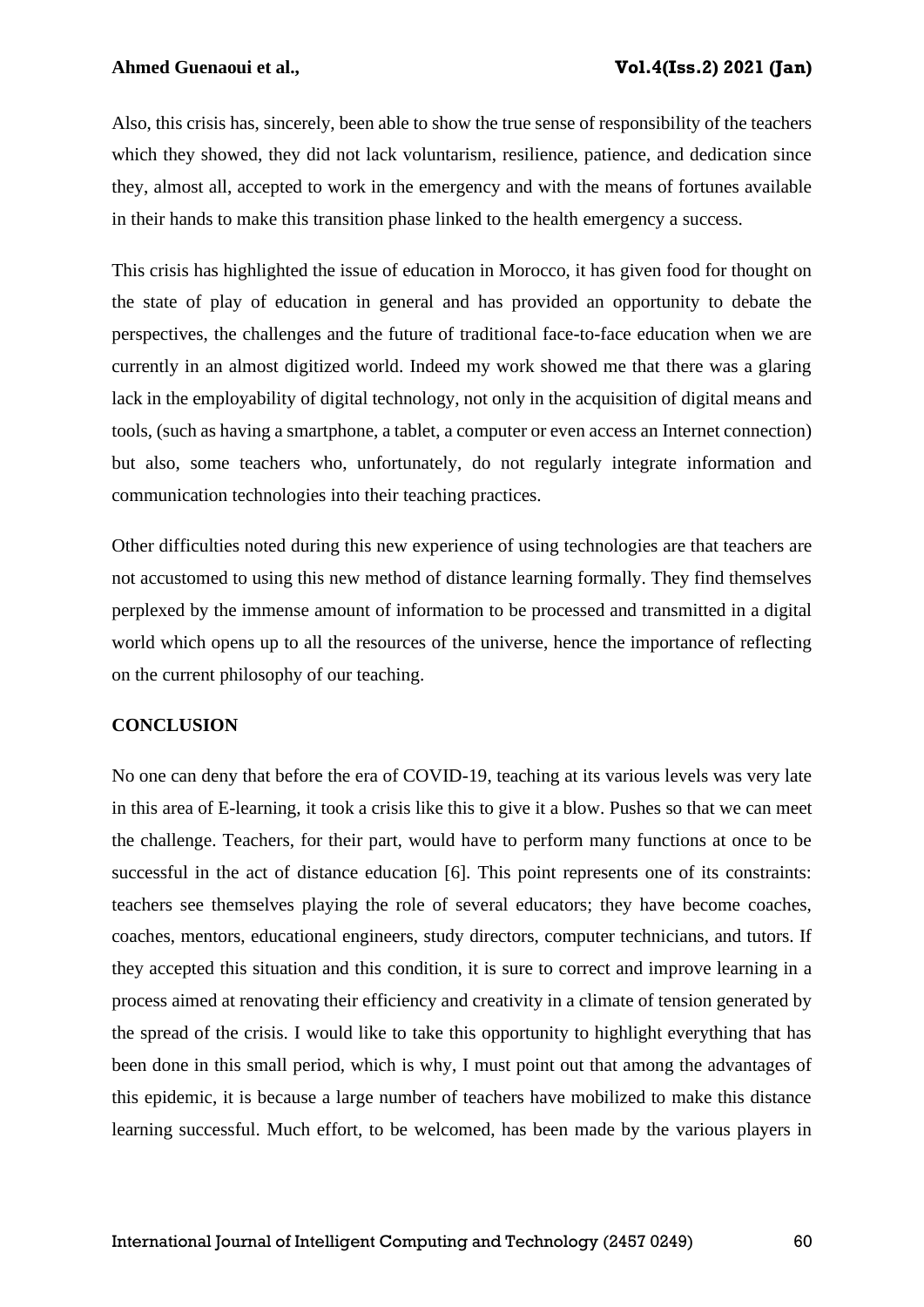education to overcome this crisis which has forced more than half of the world's population to confine themselves.

It turned out that distance education was seen as one of the efficient solutions to meet the needs of our learners. It goes without saying that e-learning would never replace the face-to-face teacher, which is why this new mode of teaching should be considered as an addition, an added value, which would enrich face-to-face teaching. This coronavirus pandemic should serve as a lesson to us. Certainly, there are still efforts to be made in this direction, there are a big gap and a glaring disparity concerning the equity and the equality of access to digital tools whether it is among teachers who are not yet involved in this new mode of teaching, or among learners who do not have the means. More difficult when it comes to internet access [8].

#### **REFERENCES**

- 1. Ajhoun, R., Bouzidi, D. (2010) E-learning in Morocco: Developments and issues in Morocco. In: Demiray, U. (eds) E-learning practices: Cases on challenges facing e-learning and national development, institutional studies and practices Vol. IEskisehir, Turkey: Anadolu University, pp. 549–584.
- 2. Aljawarneh, S. A. (2019). Reviewing and exploring innovative ubiquitous learning tools in higher education. Journal of Computing in Higher Education, 1-17.
- 3. Cohen, A. (2017). Analysis of student activity in web-supported courses as a tool for predicting dropout. Educational Technology Research and Development, 65, 1-20.
- 4. Cornali, F., and S. Tirocchi. 2012. Globalization, education, information and communication technologies: What relationships and reciprocal influences? Procedia-Social and Behavioral Sciences 47: 2060–2069.
- 5. Diyen, H. 2004. Reform of secondary education in Morocco: Challenges and prospects. Prospects: Quarterly Review of Comparative Education 34 (2): 211–222.
- 6. Laaser, W., & Toloza, E. A. (2017). The changing role of the educational video in higher distance education. The International Review of Research in Open and Distributed Learning, 18(2).
- 7. UNESCO. (2020). Crisis-sensitive educational planning. Paris: UNESCO.
- 8. UNICEF. Unequal access to remote schooling amid COVID-19 threatens to deepen global learning crisis– UNICEF. (2020). Accessed 21 May 2020. Available at https://www.unicef.org/press-releases/unequal-access-remote-schooling-amid-covid-19 threatens-deepen-global-learning